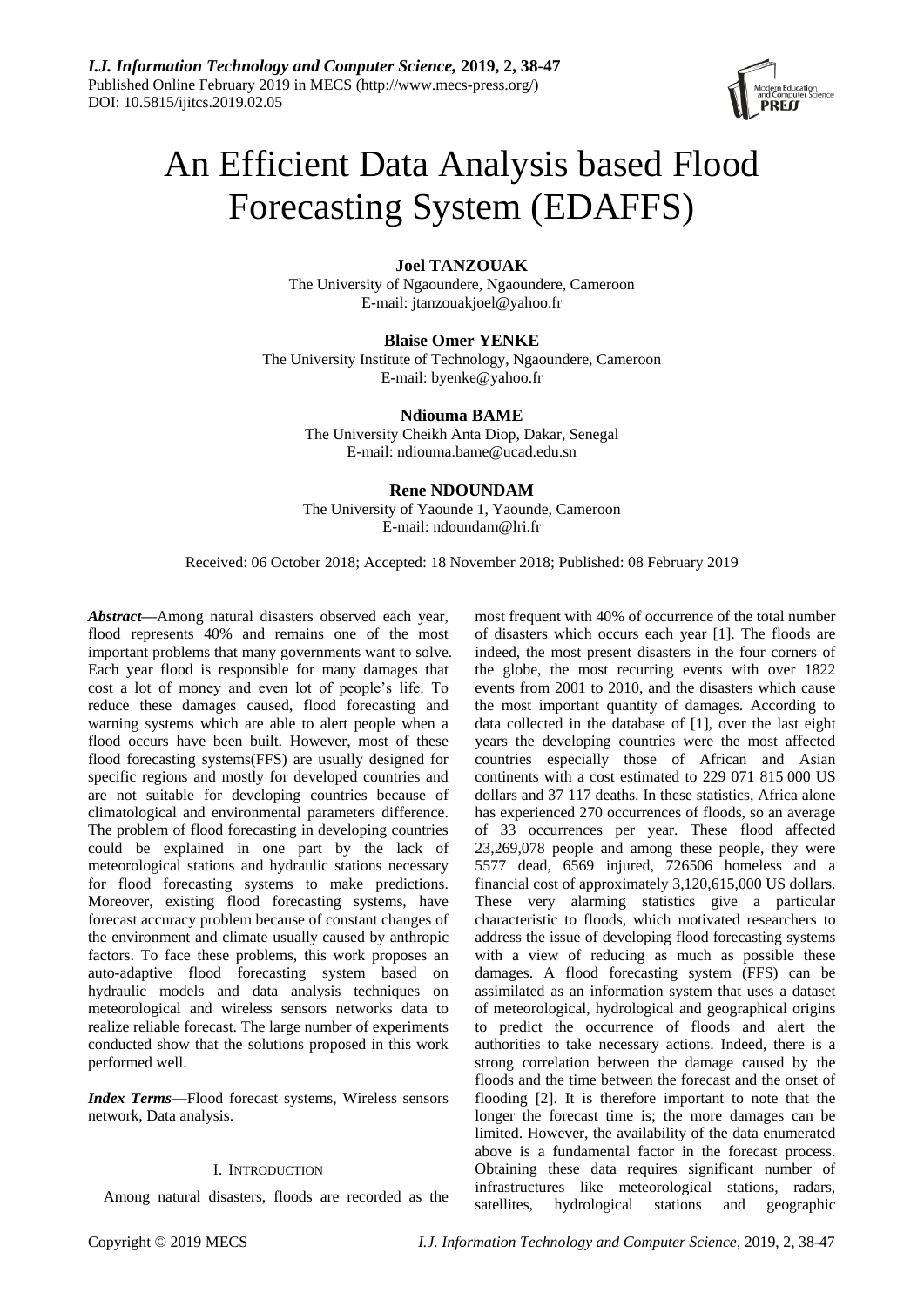information systems (GIS). Unlike the industrialized countries, in most developing countries the availability of these infrastructures remain a big problem. For example, France alone has more than the double of the total number of meteorological stations in the following developing countries: Benin, Cameroon, Mali and Senegal. This situation of lack infrastructures makes very difficult the design of medium and long-term flood forecasting system. It is obvious that the designing of a flood forecasting system in developing countries context (where keys infrastructures like meteorological and hydrological stations are usually absent) remains a big challenge. So it would be therefore wise to find new ways of dealing with the problem of infrastructures to have reliable flood forecasting systems in developing countries.

Many solutions for effective FFS have been proposed but they are usually built for specific regions and most of them consider environmental parameters as static. However, these FFS are not well suited for all developing countries because of climatological differences and the lack of good meteorological infrastructures. Moreover, these systems are not able to adapt themselves to the environmental changes over the time or to new environments. The usage of FFS in a region relies on the ability to own good meteorological forecast data on the region and suitable hydraulic models. Therefore, some interesting questions could be asked: how can we improve the flood forecasting accuracy despite the poor quality of meteorological stations (MS) data?, how can we obtain flood forecast data in regions that misses meteorological stations or other tools needed to forecast atmosphere behavior? With anthropic factors the environment is continuously changing so it will be interesting to find how we can also make the FFS to adapt themselves progressively to these environmental changes. This work aims to propose a flood forecasting system that is able to collect, clean, integrate and analyze data for flood prediction using data analysis techniques and hydraulics models. The main contributions of this work can be summarized as the implementation of the architecture of a flood forecast system:

- 1. Able to improve the accuracy of the used Meteorological Stations (MS) forecast data,
- 2. Provide flood forecasting in some regions where there is no MS,
- 3. Adapt itself to new environment parameters, environment evolution and climates changes.

The rest of the paper is organized as follow: Section II details FFS problems in developing countries, Section III presents the state of the art, section IV shows the overview of the proposed FFS and presents its architecture. Section V presents the validation of the propose system. Conclusions and future directions ended this work.

# II. FLOOD FORECASTING SYSTEMS IN DEVELOPING **COUNTRIES**

A significant number of flood forecasting systems have been implemented in the world [3], [5], [7–11] and most of them are based on sensors networks only and the others on MS forecast data combine with Hydraulic models. The sensors technology remain the very easiest and cheapest technology used in developing countries for flood forecasting. However, despite its efficacy in term of real time warning, the technology presents some limits and the main one is the forecasting delay which is usually too small (some few hours). In the other side there is FFS based on hydraulic models technology mostly used by developed countries which are more expensive than sensors based technology but which are able to provide an important forecasting delay, ie up to 10 days. Developing countries are facing many problems that constitute a drawback for them to build reliable flood forecasting systems based in hydraulic models combined with MS forecast data. Among all these problems, there are two problems which are important to address:

- MS forecast data availability and accuracy problem
- FFS auto adaptiveness problem to progressive environmental changes

## *A. MS forecast data availability and accuracy problem*

## *a. Data accuracy problem*

The data accuracy problem could be explained by many factors, such as the quality of meteorological tools used to make forecast, the climate change and the meteorological model used.

- **The quality of used tools:** MS needs good quality tools like drone or sophisticated radars to produce good forecast. This is the reason why most developed countries have opted for satellites, sophisticated radars, drones, etc. These elements play an important role in the accuracy of meteorological forecast. However, this kind of tools are usually beyond the budget for most of developing countries so they need to find other issues to improve the accuracy of their MS forecast data.
- **Climate change:** Climate change is responsible of many surprises in the field of meteorology. This phenomenon is continuously growing and it repercussion are observed every year. So, to make accurate forecast with this phenomenon we need to find more efficient issue mainly in case of developing countries.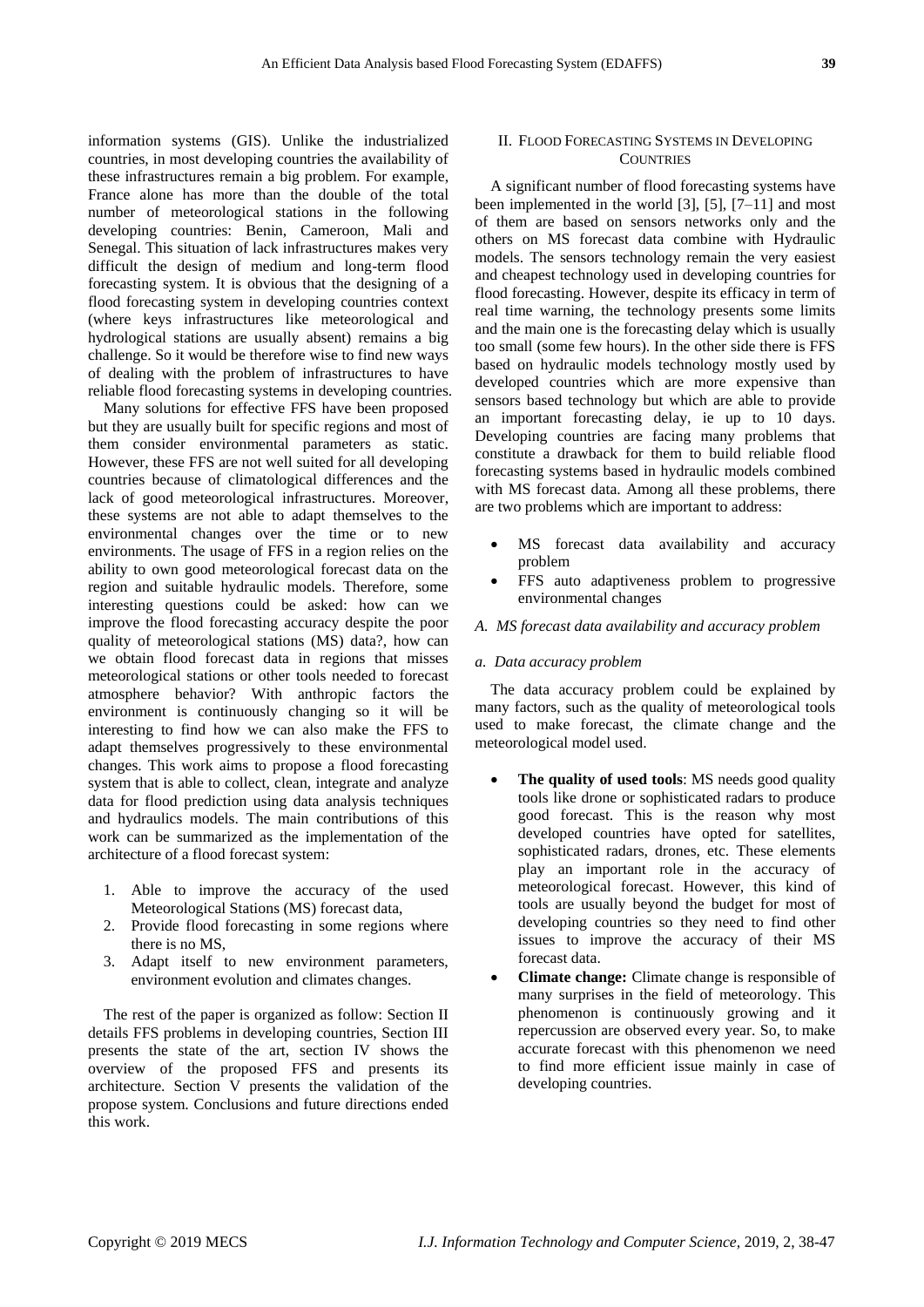# *b. Data availability problem*

There are numerous tools used to solve the problem of meteorological forecast data availability an accuracy in developing countries. Solutions have been proposed from weather observing networks [12] to observing technologies built around cell towers [13–16] and also smart phone and sensor as weather observing systems [17]. According to [2], developing countries deploy wide variety of these technologies to observe the weather at a range of spatial and temporal scales. However, these elements are available for just a few developing countries. Moreover, the data harvested from existing solutions are mostly observed data while forecast data are very useful for long term flood forecasting. The main problems of meteorological forecast data availability and accuracy in developing countries are based on:

- **Financial aspect**: The cost of meteorological tools is high. For instance, deploying satellites, drone or some sophisticated radar used to observe the atmosphere behavior is beyond the budget of several countries.
- **Qualified human resources:** Developing countries usually received gift from developed countries to build meteorological stations. However, such gift is not coupled with the training of the human resources and may jeopardize the maintenance or the follow-up. The work presented in [2] points out the fact that MS center in developed countries often have experienced administrative, engineering, and technical staff to oversee the acquisition, the installation, maintenance, calibration of their weather observing networks. This is not usually the case for developing countries.

Based on these observed problems, it is important to find out effective solutions to make flood forecasting available in most regions of developing countries as much as possible despite the less number of Meteorological infrastructures. For flood forecasting, precipitations and temperatures data are mostly used. So, if in a given town there is only one meteorological

station, it would be interesting to exploit this station to make some prediction in nearest areas which are not covered by the meteorological station in other to facilitate the flood forecasting**.**

## *B. FFS auto-adaptiveness problem*

As points out in the introduction, the climate and environment changes caused by anthropic factors have an important impact in the quality of forecast data provided by FFS, based on hydraulics models. In fact, hydraulics model need to be calibrated when they are deployed in a given zone, to simulate the hydraulic cycle of the zone. In that case if after calibration, there are some changes due to any kind of environmental factors, the hydraulic model need to be re-calibrated and re-evaluated to ensure that the new models configuration is suitable regarding the

new configuration of the zone. However, if some changes are happening frequently, the recalibration process will be a very difficult task. So the process of recalibration will need to be automatized. Moreover, if the system is taking from a region to another region the forecast capacity will change because the used hydraulic model was not calibrated for the new region. Let us take for example such FFS built in Europe and which is brought in sub-sahara Africa. According to the climatological context in Europe, the hydraulic model need to take in consideration snow, but in sub-sahara Africa, there isn't snow. So the system has to be re-calibrated because if not, the produced forecast values will be not accurate and could be even false.

## III. RELATED WORKS

Many solutions have been proposed to make flood forecasting. Among these solutions the most recent and interesting solution found are presented in this section.

The authors of [18], have presented a system based on WSN. The system mainly uses four types of sensors to perform flood prediction in an area crossed by a river that often gets out of its bed and causes several damages. Among these sensors, one is responsible for measuring the level of the river, another for measuring the flow of the river, the third for the transmission of data and the last for the computing. This system has a relatively low cost because it requires only a few number of sensors and does not require MS data. Thanks to its super node, the system can analyze the levels of the river and is able to predict this level for next hours. However, this system does not take into consideration other important parameters involved in the occurrence of floods such as rainfall intensity forecast for example; This situation gives to this system, a relatively short forecast period of a few hours making the system inefficient in a heavily populated area.

Ref [3] the authors used multi-variable linear regression to make the prediction using polynomial approximation, based on the data sent by a sensors network, this solution is very simple and cost effective the sensors network of the system have some super node in charge of the computation, another instance of the algorithm is running in a central office and each time that the computation node in the sensors network send an alert, the alert is verify on the local algorithm before alerting the authorities. This model has the advantage to integrate a non-fixed number of parameters and has a reliable time. Nevertheless, the fact that it can integrate a lot of parameters does not guaranty that the system knows how to fix the impact degree of the added parameters in the estimation of the flood risk, also the main problem remains the time that is not enough in case of a very big number of persons that could be affected.

The authors in [4] present a web system that transmits real-time information on the state of a risk area, including the water level thanks to a sensor that measures and relays information to the system. This situation allows the citizens to follow the state of the risk area and in case of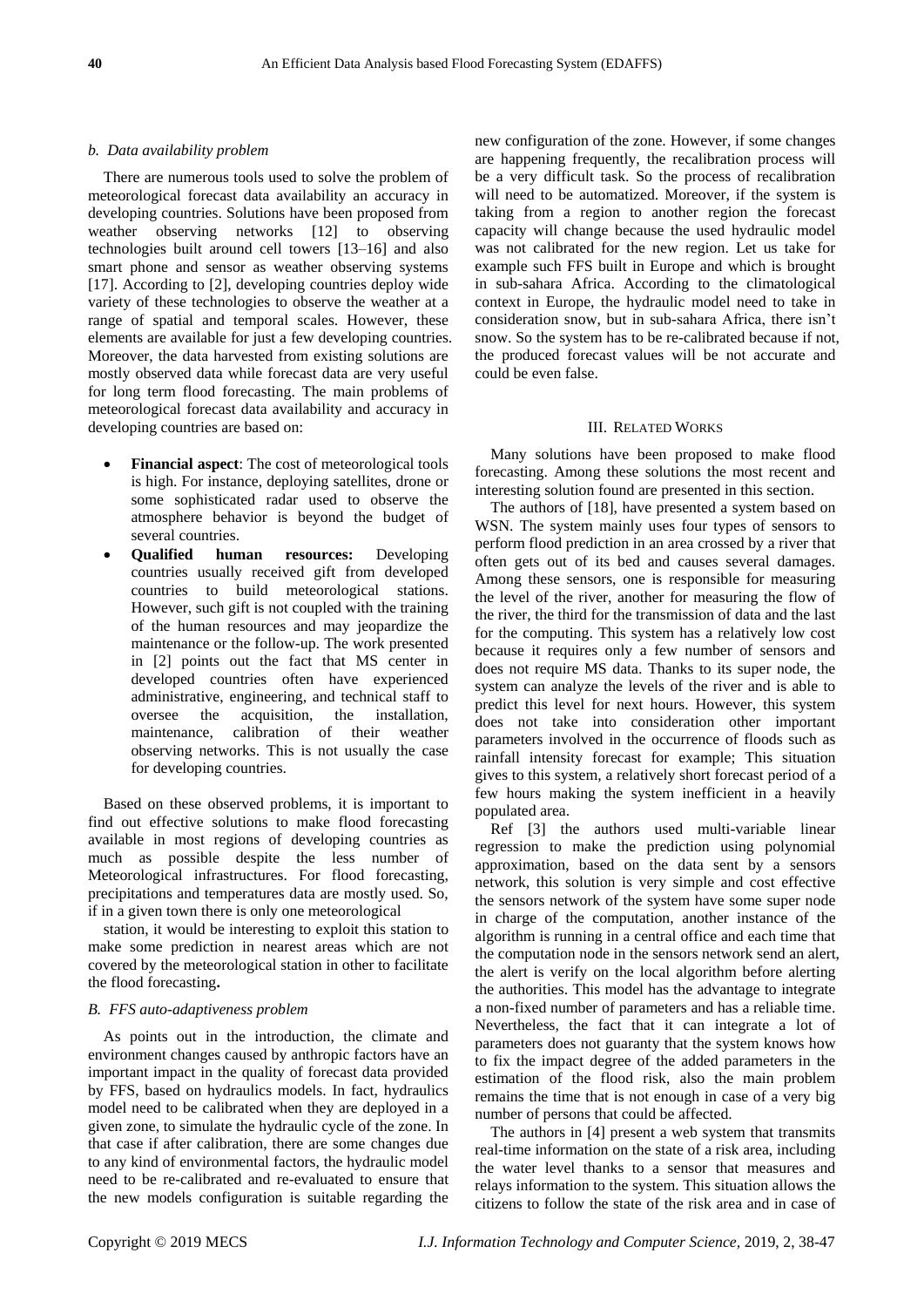critical water level, preventive measures are taken. The system works well, however it is a monitoring system and not a prediction system because it is not able to predict a future level of water. This system has not a delay it only provides real time information and these it is not suitable for place where there is an important number of people because they will not have enough time to evacuation in case of emergency.

Ref [7] the authors present real time flood monitoring and warning system for a selected area of Thailand. The objectives of the system were to serve as an information channel for flooding between authorities and expert and as a web based information source for the population. The developed system is composed of three major components: sensors network, processing/transmission unit, and database/application server. The real-time data of water condition can be monitored remotely by utilizing wireless sensors network that transmit measured data to an application server. The application server allows users to view real-time water condition as well as the forecasting of the water condition directly from the web via web browser or via WAP. The application server is also able to send warnings to the responsible authorities in case of emergency. The system is very interesting but designed for a limited time delay.

Ref [11], the authors used three different types of sensors: a precipitation sensor, a temperature sensor and another for the water level in the risk zone. The main purpose of this technique is to establish a strong correlation between these three variables. By having information on rainfall and temperature with an initial level of water in the risk area (river) at a given time, they will be able to estimate the level of the river at the next moment. In this case if the estimated level of water is critical, an alert will be sent. This system is not expensive, since it uses only sensors. Indeed, the alerts it gives are mostly real. Nevertheless, the system considers only precipitation and temperature as the only parameters that can influence the rise of the water level and cause risks of flooding. However, other parameters such as evapotranspiration, water infiltration rate and runoff quality also contribute to the risk of flooding. It also provides a low forecast delay.

Ref [5] the authors proposed a medium-term flood forecasting system. The system is based on numerical weather prediction data (NWP) provided by meteorological stations and a hydraulic model called Listflood used by the European flood warning system. NWPs are used as input for the hydraulic model and the data collected in real time are used as initial conditions of the forecasting process. The hydraulic model then simulates the hydraulic processes of the region and produces forecast of the river level according to the given inputs and other parameters. This system works well, but it uses a specific hydraulic model for a given region and therefore it is difficult to the model to be deported in another region with different climatological and geomorphological characteristics. In that case, it will require a full reconfiguration. Moreover, the accuracy of the systems forecasts depends heavily on the NWP data.

If ever this data turns out to be inaccurate, the quality of the forecasts could be altered. Unfortunately, this system does not provide verification step of the accuracy of the input data. The system also considers some parameters such as soil topography, soil permeability and even soil vegetation as static. But these parameters can become dynamic because of anthropic factors which can cause several changes in soil and vegetation topography (soil compaction, deforestation, etc.). This phenomenon can considerably modify the hydraulic regime of the area and affect the quality of the forecast.

The simulations of the hydraulic model will be no longer conformed to the reality.

The authors of [19] introduced the European Flood Alert System (EFAS). The aim of this system is to fight against the floods that occur in many rivers in Europe. The system uses NWP with a hydraulic model. The system also uses data from geographic information systems (GIS) with some meteorological data from the past to make predictions. Despite the fact that The system is working well and has delivered good results with satisfactory deadlines, some data in the system are considered static:

- 1. Land use,
- 2. Geometry of the channel,
- 3. River Topography,
- 4. Vegetation.

Indeed, they may change over time with the increase of human activities that can change at least one of them at any time. This a self-adaptation problem to environmental changes.

## IV. EDAFFS OVERVIEW

Efficient Data Analysis Flood Forecast System (EDAFFS) is a customized flood forecast system which uses observed and forecast data and associate them with data analysis techniques and hydraulic models to make flood predictions. The data needed include MS past forecast data combined with sensors network observed data. According to the type of information, specific tools are needed. So for real time information we need radar, satellites, drones, and/or sensors networks. For meteorological data, we need forecast from meteorological stations. But since we are in developing countries context, the suitable solution for real time data collection will be sensors network because they can cover a large area and are not expensive like satellite and drones or radars. In the following subsections, the role of sensors networks and meteorological stations in EDAFFS will be presented.

## *A*. *EDAFFS main components*

EDAFFS uses sensors network for real time data collection, meteorological station for precipitation and temperature forecast and hydraulic models for hydraulic cycle simulation.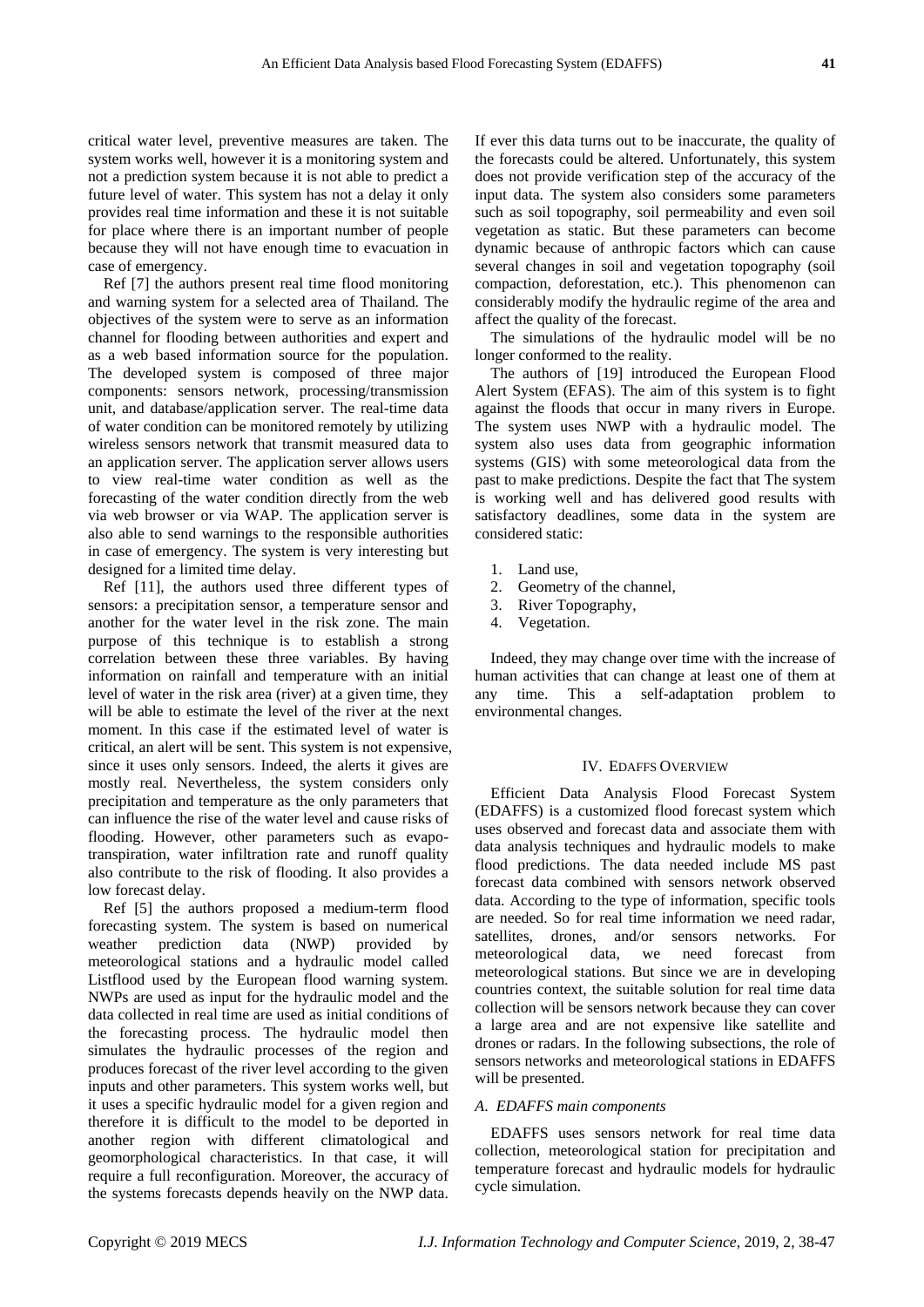- 1. **Sensors network**: A WSN (Wireless Sensors Network) is an adhoc network especially consisting of a number of wireless sensors that are deployed on a given area, to ensure an accurate task, either for monitoring or for tracking or for both [20]. Sensors are measuring and sending in real time the measured data to a remote base station and these data are then processed by EDAFFS.
- 2. **Meteorological DATA**: MS provide Numeric weather prediction (NWP) data on a certain delay. This delay of forecast is exploited by EDAFFS to provide flood forecast daily forecasts.
- 3. **Hydraulic model**: Hydraulic model is used by EDAFFS to simulate the hydraulic cycle in a given zone. Once EDAFFS has received MS forecast data (precipitation and temperature), it uses them as input with other types of data as input in the hydraulic model to predict the level of the water in the monitoring zone for a specific time

# *B. EDDAFS ARCHITECTURE*

**Fig. 1** presents the global architecture of EDAFFS. There is two main Modules in the EDAFFS architecture:

- The Data integration module
- The Analysis module

These modules work together to achieve the EDAFFS targets. Data integration is in charge of data collection, transformation, cleaning and storage. The data analysis module uses these collected data to analyze in order to produce forecast. In this module, all the application module needed are found. There are: correction module for to improve the MS forecast data accuracy, the extension module for MS forecast extension capacity and the Adjustment module for auto-adaptiveness. The adjustment module will be described in this work. The correction module description can be found in [21] and the extension module in [22].



Fig.1. EDAFFS architecture

# *C. EDAFFS's Module Interaction*

**Fig. 2** presents the sequence of process that the system follows to produce flood forecast data.



These steps are described as follows:

- 1. The data are collected, treated and stored by the data integration layer,
- 2. The correction module [21] proceeds to the correction of forecast MS data to improve their accuracy based on the passed forecast and observed data stored before,
- 3. The extension module [22] evaluates the forecast data in region which has no MS, based on the forecast data received from the correction module of all region with MS,
- 4. The hydraulic model makes the simulation of the behavior of each monitored zone based on the input MS forecast data received from the extension module,
- 5. The adjustment module adjusts the output of the hydraulic models according to the past output and real observations stored in system database.

# *D. Data integration Module: DIM*

Today, the number of applications that use sensors network has increased and even the number of sensors used by environment monitoring applications continue to increase and generate a huge quantity of data at an important speed which are usually called data flow [23].

Most of data which need to be used by EDAFFS are coming from WSN and MS. Some key problems have been identified based on general data integration challenges, and problems presented in [23].

#### *a. Integration problems of MS and WSN data*

We have a set of problems when we want to integrate data coming from different sources and with an important speed. These problems are:

- 1. **Data acquisition**: The problem here is to define an online system for massive data which is able to collect the data from their different sources with high speed.
- 2. **Data cleaning**: Error linked to sensor failure are usually observed in WSN. The failure can be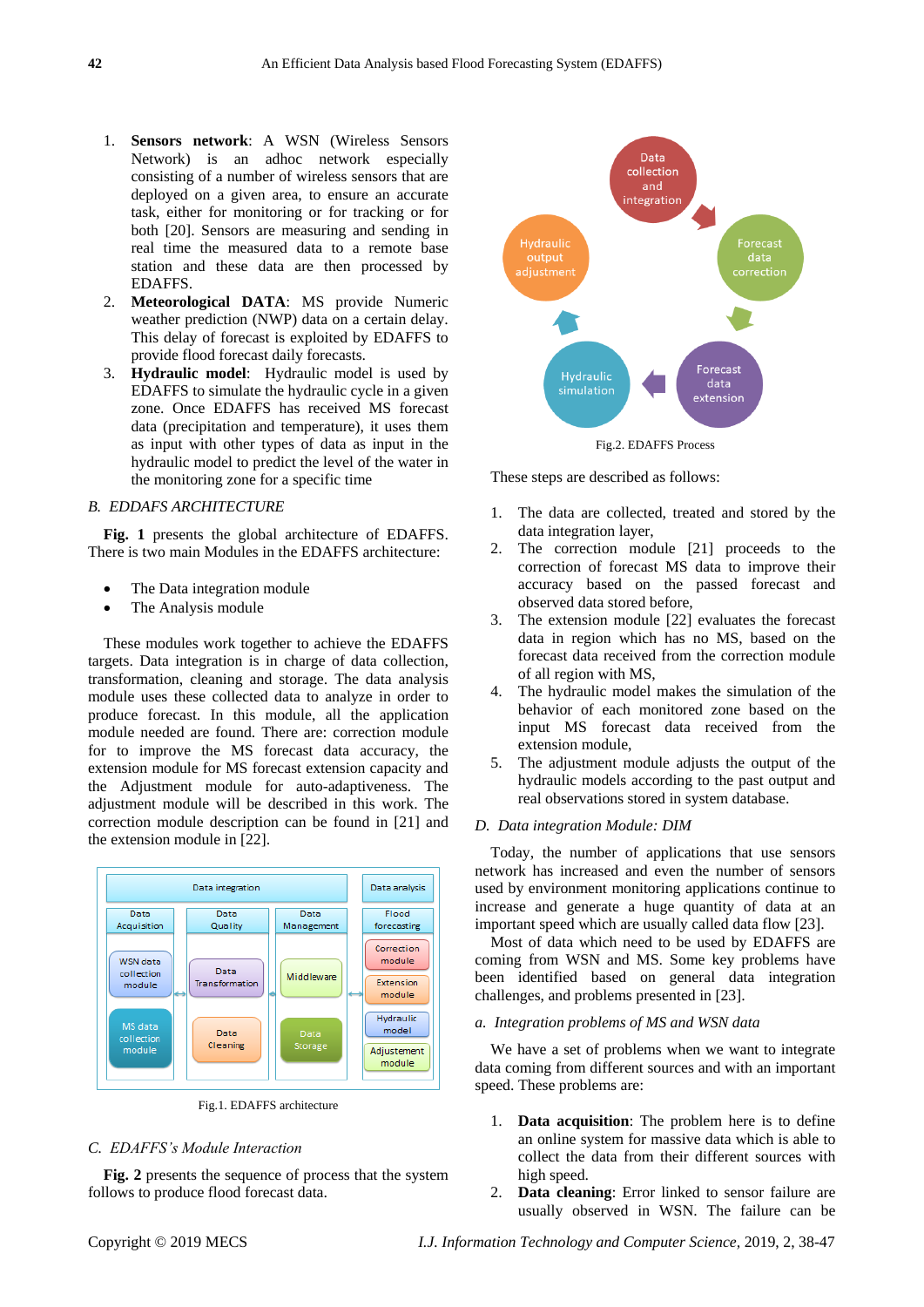caused by energy problem or because of the hostility of the environment. A good integration system should discard redundant, outliers, missing data without losing important information.

- 3. **Scalability**: The main problem here is that the WSN can increase the number of sensors and the number of generated data will also increase so in the integration process it is important to consider this point.
- 4. **Heterogeneity**: Since data provided by sensors network could have different format, some algorithms could have problem when processing those data because of data structure heterogeneity.
- 5. **Timeless**: The generated speed of wireless sensor network is very high according to the needs, so the online algorithms have to be very fast in processing data to avoid the loosing of a significant quantity of data.

The set of problems presented above show the necessity to build an integration module for the MS forecast and WSN data. The integration module should take in consideration all the mentioned problem for a better functioning of the flood forecast system.

## *b. Data integration Module architecture*

This module is the one that will ensure the collection processing and storage of data needed by the analysis module to make prediction. As shown in Fig. 1, the module has three layers and each layer has two components. These layers are presented as follow:



Fig.3. How does Data integration layer works

- **Data acquisition layer:** The data acquisition layer has two main components or sub-modules: the WSN data collection component and the MS data collection component.
	- 1. **WSN data collection component**: The role of this module is to received data send via PUSH action by the sensors networks. The sensors data generate continuously flow data. To avoid the loss of these data since they are coming from many sources (zones), the module will use a customized sliding windows algorithm to manage incoming data.
	- 2. **MS data collection component**: The role of this module is to collect data via PULL request to the

different MS databases. The module will use web service to access the data and collect it.

- **Data quality layer:** The data quality management layer has two main components: the data transformation component and the Data cleaning component.
- 1. Data transformation component: The role of this module is to harmonize data format of the collected data. For example, precipitation data format coming from zone A could be different from precipitation data format coming from zone B. The situation could also exist between different MS.
- 2. Data cleaning component: The role of this module is to ensure that data have good quality, which means that the module should detect and correct missing values, detect and remove outliers.
- **Data management layer**: The data management layer has two main modules: the middle-ware and data storage
- 1. Middle-ware: The role of this module is to make request to data storage for reading or storing data. If the request is coming from the data integration layer, then it will be a storing request. But if the request is coming from analysis module, it could be a reading or a storing request.
- **The distributed database**: The distributed database has the role of storing or sending data based on middle-ware request.

As shown in Fig. 3 the WSN module receives the set of data sent by the sensors network, after it has received a certain length of data it sends the data to the data transformation module which organize the data and harmonize their format. When the data transformation has finished, it sends data to data cleaning module which treat the data and ensure the data quality. After that, the data are sent to the data management layer mainly to the middle-ware which store each data to its right place in the database using storing requests. In parallel, MS data collection module sends pull request to remote MS databases to collect the current MS forecast and MS observation. Once the data are received, they follow the same process until the storage to databases.

# *E. Data Adjustment Module: DAM*

The DAM, targets to adjust the produce hydraulic models forecast data regarding what is really observed by the sensors network in the monitored zone. Basically, observed data are collected from sensors network and they are used with forecast data produced by the hydraulic model in the system to realize the adjustment task. These forecast and observed data are used as input in a program in charge of deviation prediction. A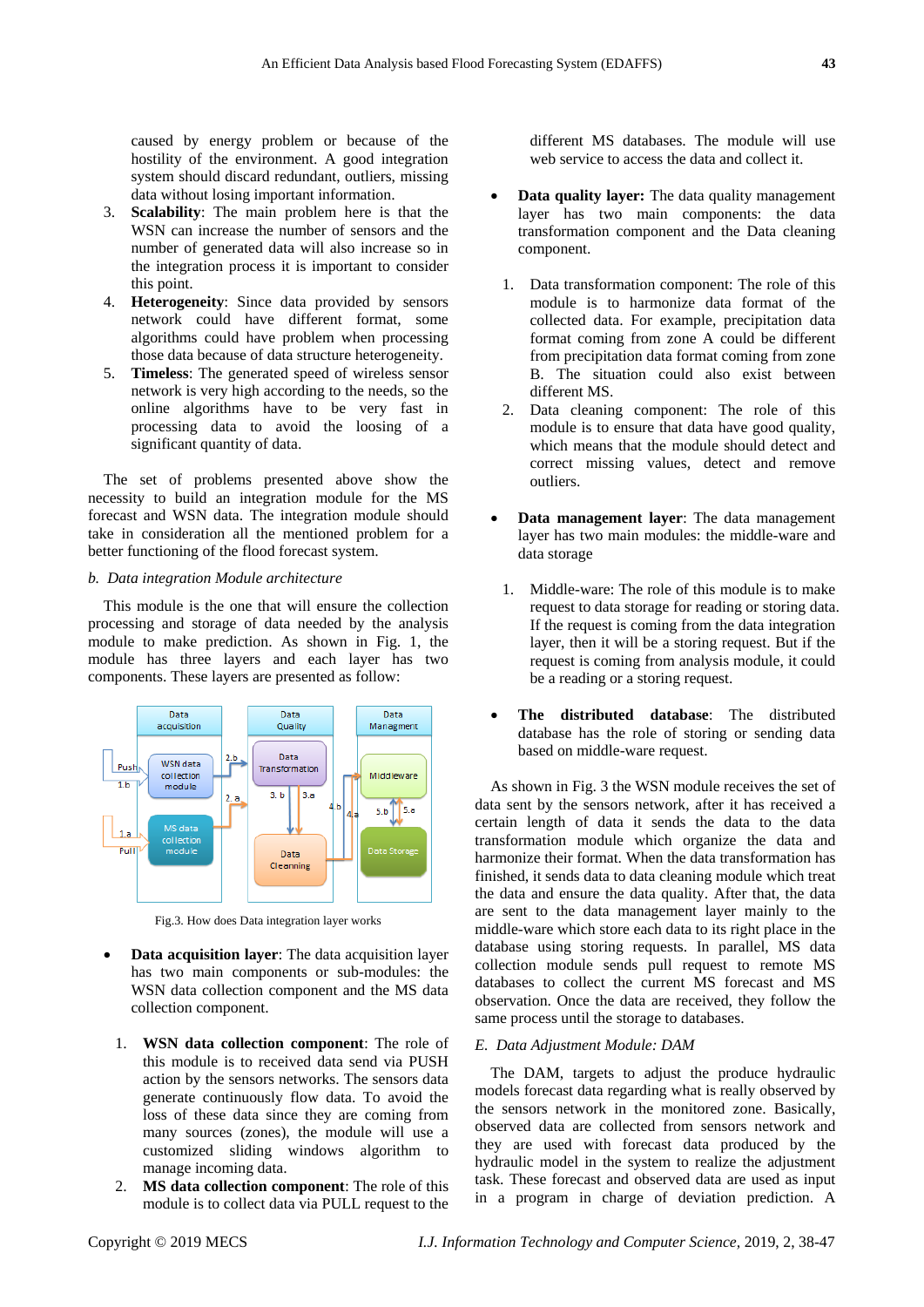deviation is the difference between a prediction  $p(t)$  at a time t and the observation  $obs(t)$  at the same time as shown in  $(1)$ .

$$
e(t) = P(t) - obs(t)
$$
 (1)

The program uses a set of past deviations, to make the future deviation prediction. After, the learning program sends the predicted deviation to the adjustment program, which applies the required update



Fig.4. EDAFFS 's DAM work principle

#### *a. Adjustment formalization*

The adjustment program uses the function:

$$
\varepsilon(t) = \alpha e(t) - (1 - \alpha)\varepsilon(t - 1)
$$
 (2)

where

- $\bullet$  e(t) represents the deviation measured between a prediction and an observation at the time (t)
- $\epsilon(t)$  represents the prediction of the error at the time (t)
- α represents the exponential smoothing parameter of the time series formed with the set of e(t).  $\alpha \in [0;$ 1].

to make prediction of the future deviation using past errors. Regarding (1), if  $\varepsilon(t-1) > 0$  it will means that the prediction P(t) made by the hydraulic model will be greater than the waiting observation Obs(t), so to adjust the predicted value  $P(t)$ , we need to apply

$$
A(t) = P(t) - \varepsilon(t-1)
$$
 (3)

and consider  $A(t)$  instead of  $P(t)$ .

But if in other hand,  $\varepsilon(t - 1) < 0$  it will mean that the prediction P(t) made by the hydraulic model will be lesser than the waiting observation Obs(t), so to adjust the predicted value P(t), we need to apply

$$
A(t) = P(t) + \left| \varepsilon(t-1) \right| \tag{4}
$$

Based on the two formulations above we can define (5) as a general expression of the adjustment equation.

$$
A(t+1) = P(t+1) + -\alpha e(t) - (1-\alpha)\varepsilon(t-1)
$$
 (5)

where:

- $\bullet$  P(t+1) is the prediction received from the hydraulic model at a time (t+1)
- $\varepsilon(t-1)$  represents the prediction of the deviation at a time  $(t-1)$
- A(t+1) represents the adjusted prediction value at the time  $(t+1)$

The role of algorithm 3 is to evaluate the deviation after each prediction regarding to the observations. Algorithm 4 aims to adjust the prediction received from hydraulic model according to a predicted deviation.

*Data: New observation data Obs(t) Result: evaluated deviation e(t) between P(t) and Obs(t) while New observation Obs(t) is received do*

- $\bullet$  *deviation(t)=P(t)-Obs(t)*
- *Save (t, deviation(t))*

# **Algorithm 1**: deviation evaluation

**Data**: New prediction data P(t)

**Result**: Adjusted value A(t) of the prediction

initialization  $(α)$ ;

*end*

while New prediction  $P(t)$  is received do

Predict the potential deviation on the prediction received using (2)

if 
$$
(\varepsilon (t-1) > 0)
$$
 then

- $A(t)=P(t)-''(t-1);$
- Save (t,  $P(t)$ ,  $A(t)$ ), use  $A(t)$  instead of  $P(t)$ for the flood alert evaluation;

**else**

- A(t)=P(t)+|ε (t 1) |);
- Save (t,  $P(t)$ ,  $A(t)$ ), use  $A(t)$  instead of  $P(t)$ for the flood alert evaluation;

end end

# **Algorithm 2**: Data adjustment

# V. EDAFFS'S VALIDATION

To validate the EDAFFS system, we need to make validation of different components of the analysis which responsible of the flood forecast. The validation of the correction module and the extension module can be found in [21], [22].

# *A. EDAFFS's DAM validation*

#### *a. Data description*

To evaluate our adjustment module, we used measured groundwater level data collected daily during 1 hydraulic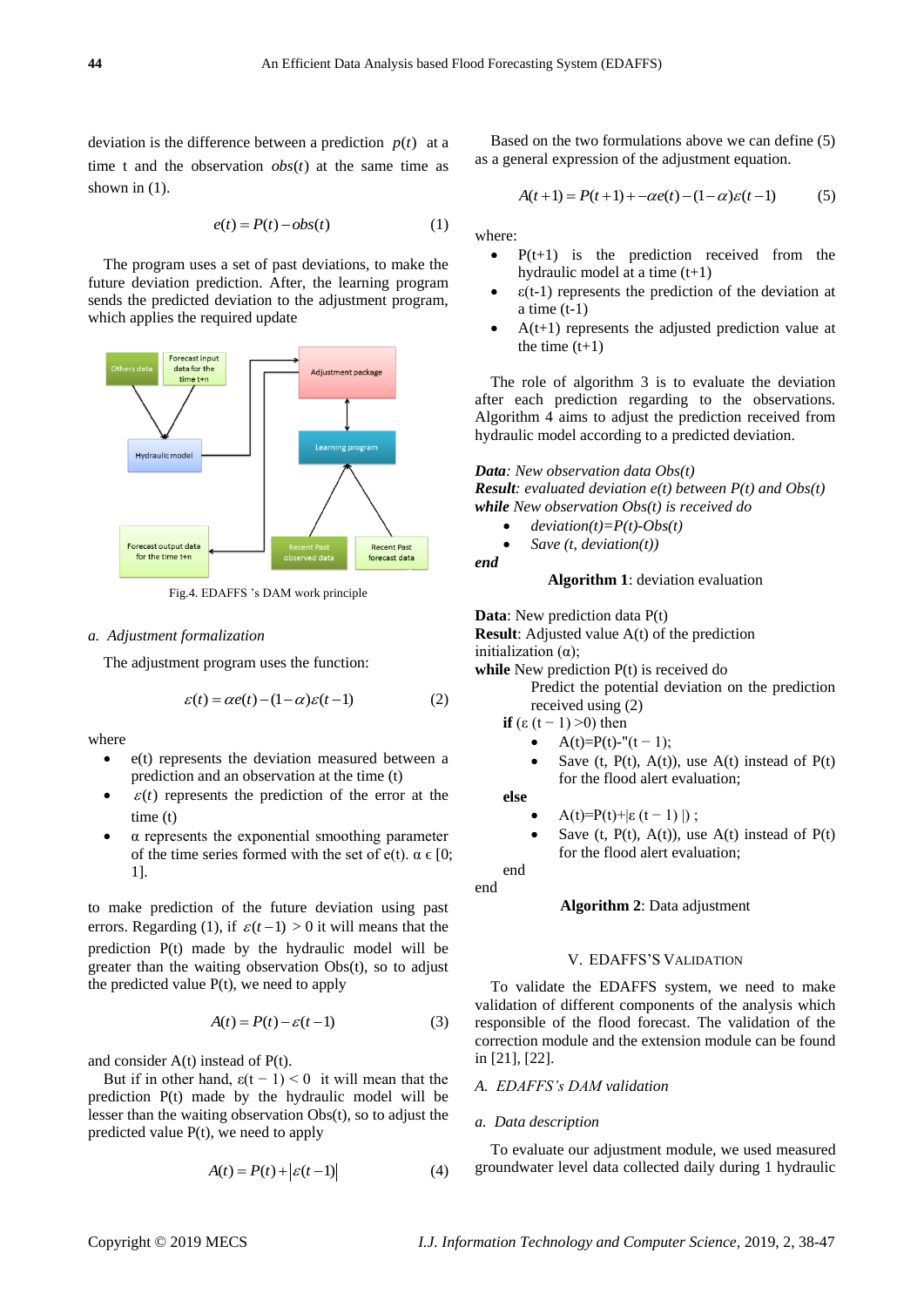year in small region in Senegal and we also used groundwater forecast data made by a hydraulic model for the region during the same time. The scope of this test is to show how EDAFFSs DAM uses past errors made between the forecast data and observation data, to adjust the future forecast data in the aim of reducing the deviation between hydraulic prediction and real observation. We want to remind that we use a model which is not suitable for the region, because we want to materialize the fact that the environment can change or the model could be taken to another region instead of the region where it was designed. So if the model is in another region or if the environment of the model has changed, the model will be not suitable for the new condition and will need recalibration. We want to show by this simulation how the EDAFFSs DAM can reduce the deviation of the model despite these changes. In others words, this test shows how, if a hydraulic model

designed and calibrated for a given region is taking to another region, the forecast deviation done by the hydraulic model in the new region will be adjusted gradually until the system reach to a stable mode where the deviation between prevision of the hydraulic model and the observation realized on the groundwater will be minimized. To characterize the efficiency of the module, we use  $\delta$  defined in (6) as our accuracy indicator,

$$
\delta = \frac{1}{N} \sum_{i=0, Y_i \neq 0}^{N-1} \left| \frac{Y_i - X_i}{Y_i} \right| \tag{6}
$$

where

- Y represents observed value
- X represents forecast or adjusted values
- N is the size of data observed



Fig.5. EDAFFS's forecast vs Basic hydraulic forecast

#### *b. Results and discussion*

According to Fig.5, it can be observed that the difference between forecast of the hydraulic model and the observation is significant, as the accuracy indicator for forecast data is  $\delta = 0.08$ . This difference between the hydraulic model and the observation could be explained by the fact that the hydraulics model is not suitable for the zone and need to be re-calibrated to work well. This situation could illustrate the potential behavior of a hydraulic model when the initial environment conditions have changed. In the same time, it can be observed that the difference between forecast of EDAFFSs DAM and the observation is very low, as the accuracy indicator for EDAFFSs DAM is  $\delta$ =0.003 which is largely smaller than the accuracy indicator of the hydraulic model alone (0.003 over 0.08). This low difference between EDAFFSs DAM and the observation could be explained by the auto-adaptiveness behavior that the adjustment module gives to EDAFFS. At each time the adjustment module tries to anticipate the deviation on the future forecast and use it to adjust the prediction produce by the hydraulic model. This figure portrays in a very simple way the efficacy of the adjustment module in the improvement of the forecast capacity of the hydraulic Model. The difference between these curves materialized by the different values of δ shows that the adjustment module has a great impact on the forecast

#### *c. Comparison with other flood system*

To compare the EDAFFS system to others systems, we defined some evaluation parameters. These parameters are described as follow:

- 1. **Capacity to correct input Data**: when the input data used for forecast are not accurate, is the system able to improve this accuracy?
- 2. **Capacity to provide forecast in zones where there is no MS**: if we don't have MS data in a region, how does the system react? Is it able to provide forecast?
- 3. **Capacity to adapt itself to environmental changes**: When the environment has changes because of anthropic factors, is the system able to adapt itself without recalibration process?
- Time delay (the using of forecast data and MS data), does the system have a time delay greater or equal to 1 day?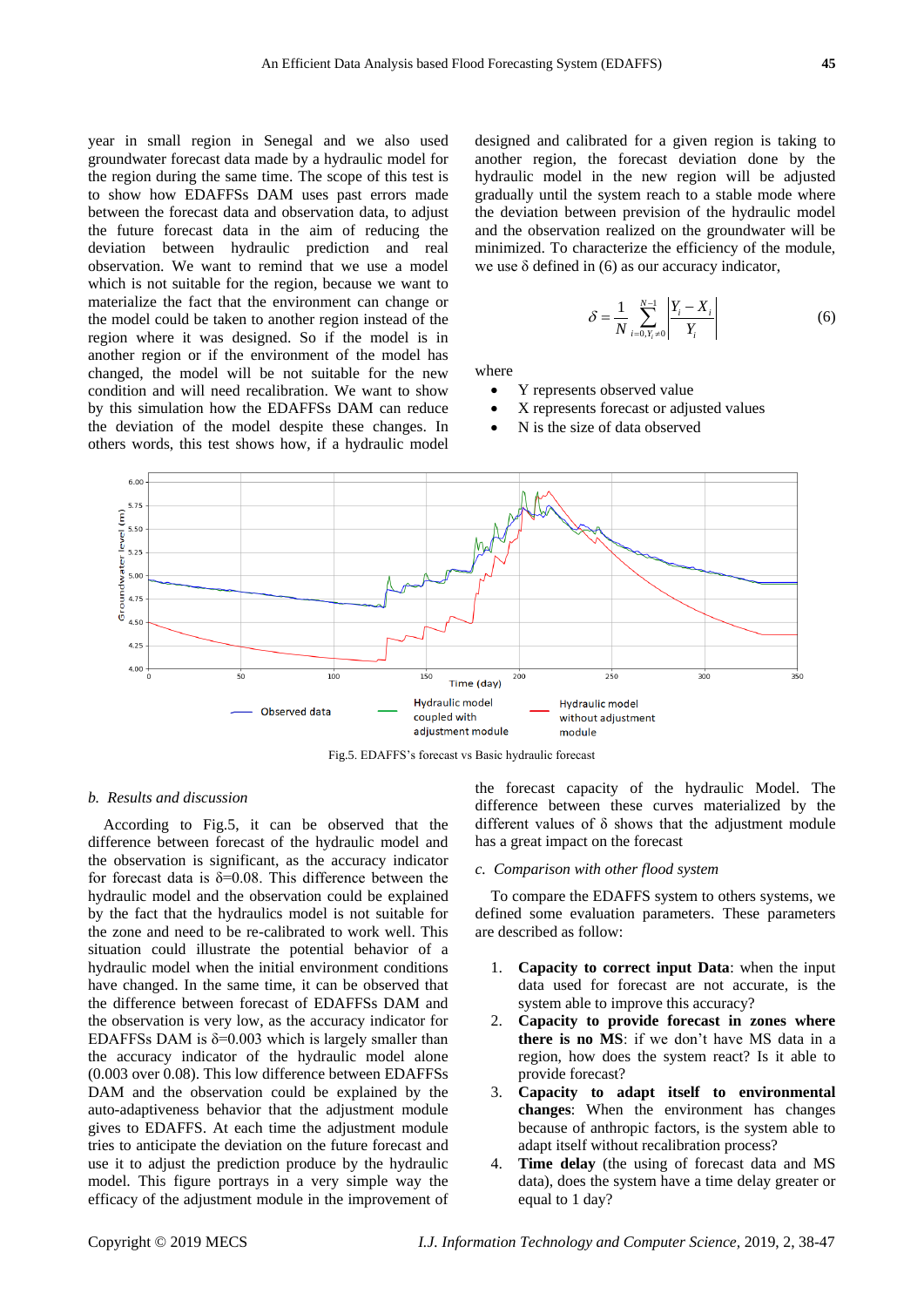Table 1. EDAFFS vs Others flood forecast systems

|                   |              |             | Capacity to        |                 |                   |
|-------------------|--------------|-------------|--------------------|-----------------|-------------------|
|                   |              |             | provide            | Capacity to     |                   |
|                   |              |             | forecast in zone I | adapt itself to |                   |
|                   |              | Correct its | where there is     | environmental   |                   |
| FFS               | Examples     | input Data  | no MS              | changes         | Time delay        |
|                   |              |             |                    |                 | Medium, can be    |
|                   |              |             | yes depending      |                 | high according to |
|                   |              |             | of the             |                 | the hydraulic     |
| <b>EDAFFS</b>     |              | yes         | proximity          | yes             | model used        |
| Systems based on  |              |             |                    |                 |                   |
| Sensors network   | [3],[4],[7]  |             |                    |                 |                   |
| only              | $[11]$       | no          | no                 | ves             | weak              |
| Systems based on  |              |             |                    |                 |                   |
| hydraulics models |              |             |                    |                 |                   |
| and               |              |             |                    |                 |                   |
| Meteorological    |              |             |                    |                 |                   |
| <b>Stations</b>   | $[5]$ , [19] | nQ          | no                 | no              | high              |

The Table 1 shows that the different modules of EDAFFS system, give to this system a particularity characteristic in the field of flood forecasting system. As we can see in this table, EDAFFS can be auto-adaptive thank to its adjustment module, improve its input data accuracy thank to its correction module, and even provide forecast in zones where there is no MS thank to its extension module.

#### VI. CONCLUSION

This work focuses on the construction of a flood forecasting system based on data analysis to make flood prediction in the context of developing countries. To achieve this goal, a flood forecasting system architecture is proposed, based on two main modules: the data integration module (DIM) and the data analysis module. The role of the data integration module is the collection, the transformation, the cleaning and the storage of the data needed for the flood forecasting. The DIM's architecture proposed in this work consists of six components that realize these enumerated tasks. The role of the data analysis module is to process data in order to make flood forecasting. Three main components or submodules are proposed: the correction module that improves the MS forecast data accuracy, the extension module that gives forecast of precipitation and temperature in regions which does not have MS, and finally a data adjustment module that gives to the system an auto-adaptive behavior which is very necessary for environmental changes. The large number of experiments conducted on the proposed solutions show that these different modules performs well and lead to accurate flood prediction. The good performance obtained allows to argue that these modules are ready to be used in a real environment.

### ACKNOWLEDGMENT

We thank the Computer Science Laboratory of the Doctoral school of Mathematics and Computer Science of the University Cheikh Anta Diop, for it materials and intellectual support during this work. We also thank the Pr Serigne FAYE and his laboratory members for their support to this work.

## **REFERENCES**

- [1] http://www.emdat.be/database, "Emergency database," 2017.
- [2] J. T. Snow, "Non-traditional approaches to weather observations in developing countries," report on International Finance Cooperation Group, 1-48, 2013
- [3] V. Seal and A. Raha, "A simple flood forecasting scheme using wireless sensor networks," International Journal of Ad hoc, Sensor and Ubiquitous Computing, vol. 3, no. 1, p. 16, 2012.
- [4] K. K. Khedo, "Real-time flood monitoring using wireless sensor networks," The Journal of the Institution of Engineers Mauritius, p. 11, 2014.
- [5] V. Thiemig1 and B. Bisselink1, "A pan-african mediumrange ensemble flood forecast system," Hydrology and heart system science, vol. 19, p. 21, 2015.
- [6] F. Pappenberger, K. Beven, and al, "Cascading model uncertainty from medium range weather forecast (10 days) through a rainfall-runoff model to flood inundation predictions within the european flood forecasting system (effs)," Hydrology and heart system Science, vol. 4, no. 9, 2005.
- [7] S. J. and Ootamakorn, "Real-time monitoring and warning system," Songklanakarin Journal of Science and Technology, vol. 2, no. 33, p. 8, 2011.
- [8] B. Boulton and T. van Kalken, "Hydraulic models needed for flood forecasting," Water Engeneering Australia, June 2011.
- [9] H. Cloke and F. P. b, "Ensemble flood forecasting: A review," Journal of Hydrology, June 2009.
- [10] A. A. Pasi and U. Bhave, "Flood detection system using wireless sensor network," International Journal of Advanced Research in Computer Science and Software Engineering, vol. 5, no. 2, 2015.
- [11] E. Basha and D. Rus, "Design of early warning flood detection systems for developing countries," in the proceeding of IEEE, bangalore, India, 2007.
- [12] D. J. e. a. Parker, "The amma rawinsonde programs and its implications for the future of atmospheric monitoring over africa," Bulletin of the American Meteorological Society, 815827, 2008.
- [13] D. Atlas and C. W. Ulbrich, "Use of rain fade in wireless telephone signals to locate and estimate intensity of precipitation," Journal of Applied Meteorology, 16, 13221331., 1977.
- [14] A. Berne and R. Uijlenhoet, "Path-average rainfall estimation using microwave links: uncertainty due to spatial rainfall variability," Geophysical Research Letters, 34, L07403, 2007.
- [15] F. Fenicia, L. Pfister, D. Kavetski, P. Matgen, J. Iffly, L. Hoffman, and R. Uijlenhoet, "Microwave links for rainfall estimation in urban environment: Insights from an experimental setup in luxembourg-city," Journal of Hydrology, 464465, 6978, 2012.
- [16] H. Leijnse, R. Uijlenhoet, and J. N. M. Stricker, "Rainfall measurement using radio links from cellular communication networks." Water Resources Research, 43, W03201. Messer, H., A. Zinevich, and P. Alpert, 2006: Environmental Monitoring by Wireless Communication Networks. Science, 312, 713, 2012.
- [17] J. Brotzge, K. Hondl, B. Philips, L. Lemon, E. Bass, D. Rude, and D. Andra, "evaluation of distributed collaborative adaptive sensing for detection of low-level circulations and implications for severe weather warning operations," Journal of Forecasting, 17318, 2010.